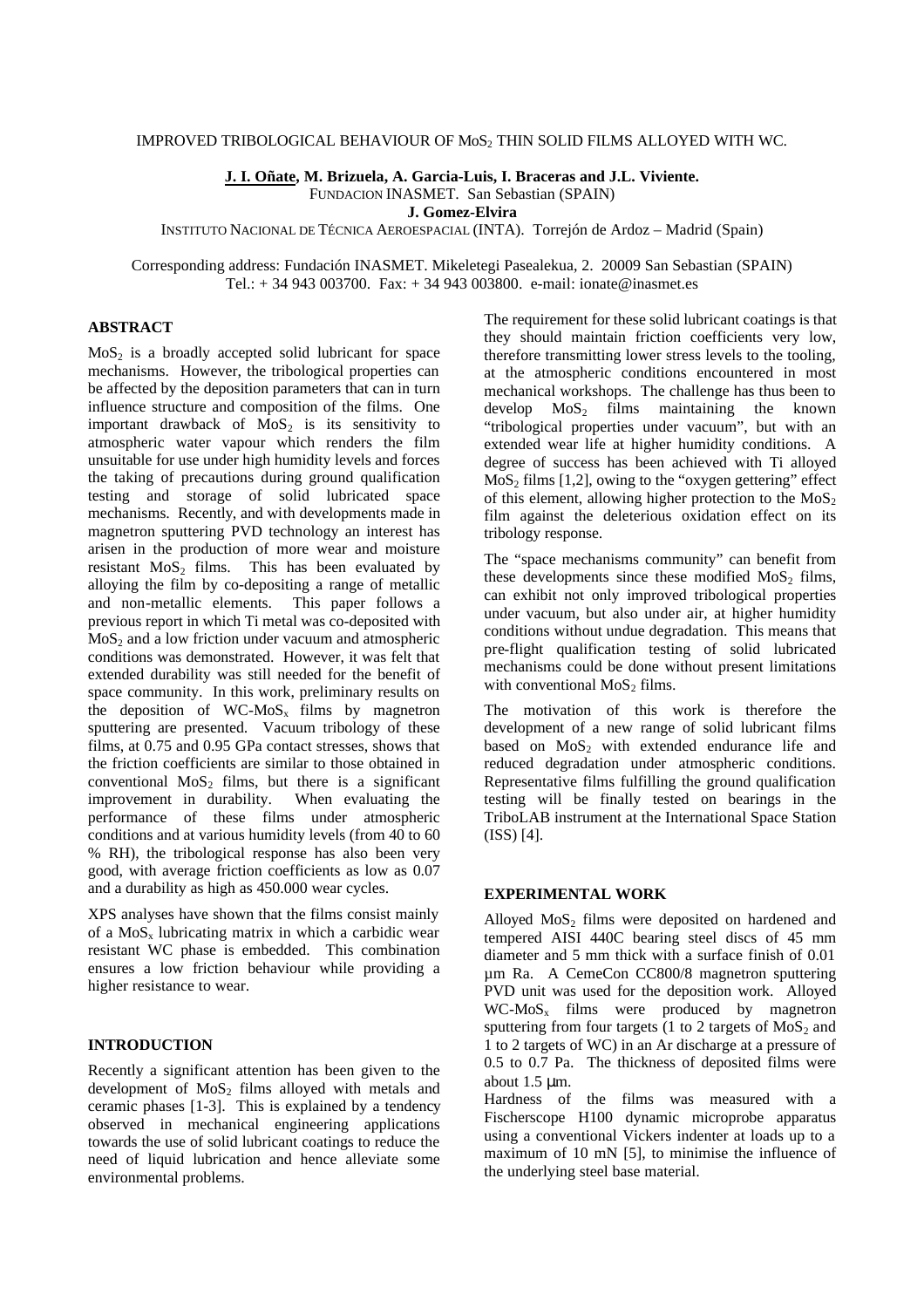Small Area X-ray Photoelectron Spectroscopy (SAXPS) combined with  $4 \text{ keV}$   $\text{Ar}^+$  was conducted to obtain composition and chemical analyses from the films. SAXPS analyses were performed in a Microlab MKII VG spectrometer with Al Ka radiation at 34 mA and 13 kV under a pressure of less than  $2 \times 10^{-9}$  mbar (without Ar). For each sample, detailed spectra (Mo 3d, S 2p, W 4f, C 1s, O 1s, Fe 2p and Cr 2p) were recorded at a pass energy of 20 eV and a step energy of 0.1 eV. Furthermore, deeper information on the chemical bonding states of the C 1s peak were obtained subtracting the background by Shirley's method [6] and deconvoluting the C 1s spectra to C-O, C-C and C-Metal bonds by a curve-fitting method, assuming a Gaussian distribution.

Wear and friction tests were performed in two types of ball-on-disk tribometers. A CSEM equipment was used to carry out tests under vacuum ( $< 10<sup>5</sup>$  mbar), applying a load of 5 and 10 N to an AISI 440C steel ball of 6 mm dia. at a constant sliding speed of 0.5 m/s. A calculated estimate of Hertzian contact stress under these conditions is 0.75 and 0.95 GPa respectively. In addition, a Falex ISC 320 tribometer was used to obtain comparative data under atmospheric conditions. Identical loading conditions and sliding speeds were used in this case with the only difference of performing the tests at controlled humidity ranging from 40 to 80 % RH. All tests run until a friction coefficient of 0.2 was reached and the tests were in most cases triplicated.

Wear volume and surface morphology were evaluated on discs and balls after testing by using non-contact laser surface profilometry and scanning electron microscopy (SEM).

# **RESULTS AND DISCUSSION**

#### **A) XPS Surface analyses**

XPS analysis showed a preferential sputtering of S and C making difficult an accurate stoichiometric determination of the elements. Despite the former consideration, the XPS element intensity depth profile demonstrated that a steady ratio between elements is obtained (see Fig. 1, obtained from sample 25956). Furthermore, oxygen contribution is only observed at the outer layers and can be attributed to the atmospheric exposure of the films.

Figures 2 and 3 show the Mo 3d and W 4f XPS spectra from sample 25956 at different sputtering times respectively. In these figures spectra from  $MoS<sub>2</sub>$  and WC are also included respectively as a reference. XPS spectra obtained from Mo 3d, S 2p, W 4f and C 1s regions at selected sputtering times demonstrated that high Mo-S and W-C bonding contributions are created together with low C-C contributions. Peak positions of S  $2p_{3/2}$  spectra stays around 162.3 eV through all the film, which mainly correspond to Mo-S bonds (S  $2p_{3/2}$ :  $MoS<sub>2</sub> ~ 162.35 eV; WS<sub>2</sub> ~ 162.8$ . Furthermore, the Mo 3d spectrum for the outer layer (see Fig. 2, at 0 min sputtering time) shows three main contributions: Mo-S

bonds (3d<sub>5/2</sub> ~ 228,8 eV; and 3d<sub>3/2</sub> ~ 232,1 eV), M-O bonds (very low MoO<sub>2</sub>:  $3d_{5/2} \sim 229.6$  eV and MoO<sub>3</sub>:  $3d_{5/2}$  ∼ 232.8 eV contribution that could not be disregarded) and S 2s. Due to the coating stoichiometry  $(S/Mo < 2)$  the Mo-S peak contribution has a lower binding energy (BE) than in MoS<sub>2</sub> (Mo 3d<sub>5/2</sub> ∼229.25) eV). After sputtering a shift to lower BE is produced and a steady value is quickly achieved without a noticeable oxide contribution. The shift in the Mo 3d peak position to lower BE reflects the changing electrostatic environment around Mo atoms caused by the loss of neighbouring S atoms to which is bonded. The sputtering behavior of the Mo 3d and S 2p peaks is similar to that observed on  $MoS<sub>2</sub>$  films alloyed with Ti and reported previously [2]. Despite the almost identical peak position for metallic or carbidic Mo-C bonds (Mo<sup>o</sup> ∼ 227.85 eV and Mo<sub>2</sub>C ∼ 227.8 eV), the contribution that is present can be attributed mainly to the metallic bond, as W shows a clear carbide contribution (Fig. 3).



Figure 1: XPS element intensity depth profile of  $MoS_2$  / WC film as a function of the sputtering time.

Fig. 3 depicts the W 4f spectra obtained from the same film. In this figure, the W 4f<sub>7/2</sub> lines for W-S (WS<sub>2</sub> ∼ 33.2 eV), W-C (WC-Co ∼ 31.6 eV; WC ∼ 31.5), Wº (∼ 31.32 eV) and the Mo 4p / WO<sub>3</sub> contribution (Mo ~ 38 eV, WO<sub>3</sub> ∼ 35.7 eV) are drawn as a reference. The figure shows that, even with the Mo 4p contribution to the high BE side of the W 4f spectra and the external oxide contribution (WO<sub>3</sub> and WO<sub>2</sub> ~ 32.7 eV), the carbide W-C and the metallic Wº should be considered as the two main contributions inside the film. The shifts in BEs between both chemical states are very low. The W 4f spectra show that the BEs for W  $4f_{7/2}$  stay around 31.7 eV in the film range where the lowest WC has been deposited (Fig. 1, up to 990 mins sputtering time) and shift to a lower energy, staying around 31.5 eV when the rich WC interlayers are reached during analysis. Regardless of the preferential sputtering of carbon, which contribute to this shift due to loss of neighbouring C atoms to which W is bonded, the W  $4f_{7/2}$  peaks show a carbidic bonding through all the film. Nevertheless, the metallic contribution should not be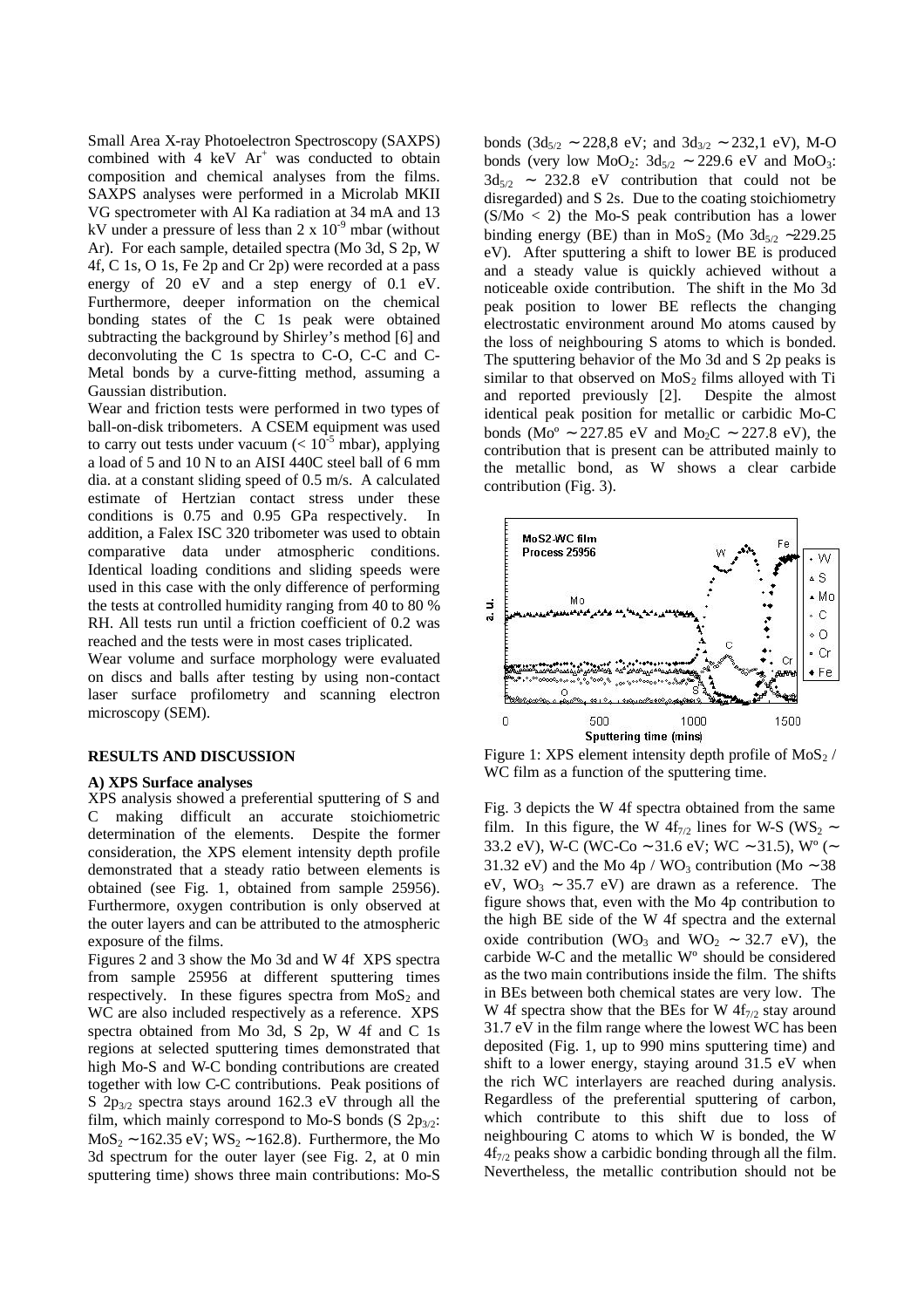disregarded and other surface analysis technique should be applied to determine if there is a Wº contribution. Observation of the C 1s spectra corroborated the previous results. A contaminated outer layer (i.e. C-C  $\sim$ 284.9 eV and C-O  $\sim$  286.3 bonds) and a high carbidic contribution (283.4 eV) was found through all the film. In addition, curve fitting to the C 1s spectra shows that some C-C bonds are also formed.

From XPS analysis two main contributions are found in the outer coating: Mo-S and W-C rich phases together with a low C-C bond contribution. There is no evidence of W-S bonds and since the low percentage of C atoms are mainly bonded to W and C, the presence of Mo-C bonds can be disregarded. Nevertheless, an additional surface analysis technique should be applied to determine if there are some contributions from Mo-C and/or  $W^{\circ}$ .

It seems that the Mo-S and W-C rich phases remain independent and despite the preferential sputtering of S, the S/Mo ratio in the film can be calculated as reported previously [2] applying the relationship determined by M.A. Baker et al. [7]. A ratio of 1.55 is found in this film, therefore anticipating good lubricating behaviour.



Fig 2: Mo 3d XPS spectra from sample 25956 at different sputtering times. A reference spectrum from  $MoS<sub>2</sub>$  is included.



Fig. 3: W 4f XPS spectra from sample 25956 at different sputtering times. A reference spectrum from WC-Co is included.

## **B) Tribology and mechanical properties.**

The microhardness test performed on the  $MoS<sub>2</sub>-WC$ film showed a hardness under a maximum load of 10 mN of 5179  $N/mm^2$  and an elastic work of 34.29 %. The loading and unloading curve for this coating is shown in Figure 4.



Fig. 4: Load-indentation depth curve for  $MoS_2-WC$ .

The wear and friction testing results obtained from the  $MoS<sub>2</sub>-WC$  films are presented in Table I and Figure 5 (tribology under vacuum) and Table II and Figure 6 (tribology under atmospheric conditions). The tables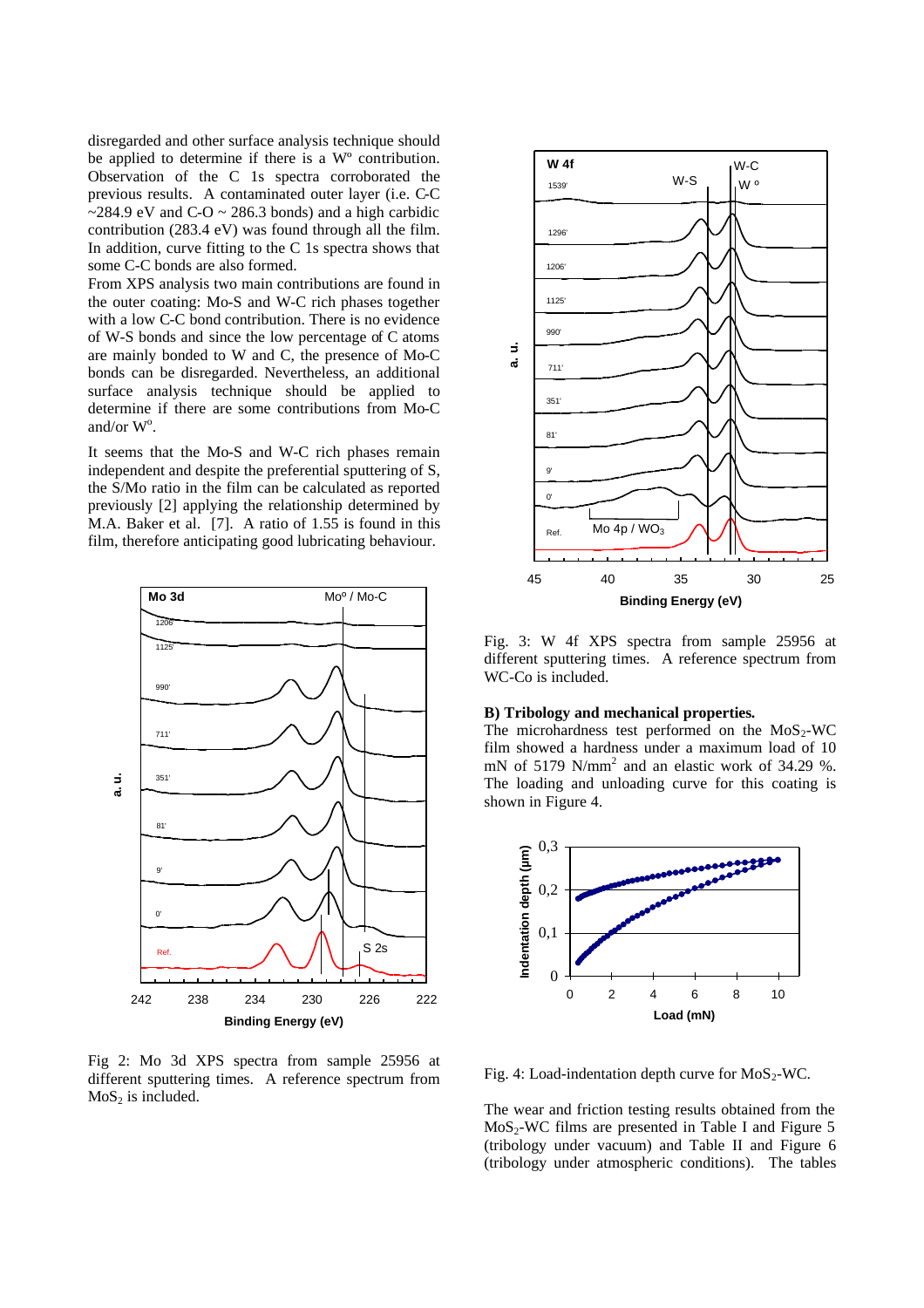present summarised tribology data of a representative type of film, that include the mean and peak coefficient of friction, wear rate of the coated disc as well as the endurance life in wear cycles of films before the onset of failure. The failure was determined when the test reached a friction coefficient higher than 0.2 for a prolonged time, due to delamination or depletion of the film and its lubricating protection.

The alloyed  $MoS_2-WC$  solid lubricant film exhibits a very low friction coefficient ranging from 0.02 to 0.04, when tested under vacuum, that is characteristic of conventional sputtered  $MoS<sub>2</sub>$  films (Table I). The maximum endurance of the film under the conditions tested (0.75 GPa mean contact stress) was nearly as much as 1.2 million wear cycles, which compares very favourably with conventional solid lubricating films according to the results presented in the Space Tribology Handbook [8]. When the same film was tested at a higher contact stress (10 N load, 0.95 GPa), as expected the durability decreased to a mean value in excess of 150.000 wear cycles, still a noticeable result.

Table I: Representative wear test results under vacuum (Ref.  $MoS_2-WC 25956$ ). Test conditions: 5 N, 0.5 m/s, 6 mm diameter ball of AISI 440C steel.

| <b>Test</b> | Endurance<br>(revolutions) | Disc wear<br>rate<br>$\text{(mm}^3/\text{Nm})$ | Peak<br>friction<br>$\mu$ peak | Mean<br>friction<br>$\mu$ mean |
|-------------|----------------------------|------------------------------------------------|--------------------------------|--------------------------------|
| AM 1014     | 657.260                    | $2.4 \times 10^{-7}$                           | 0.26                           | 0.04                           |
| AM 1015     | 1.196.049                  | $1.3 \times 10^{-7}$                           | 0.20                           | 0.03                           |
| AM 1024     | 609.563                    | $9.5 \times 10^{-8}$                           | 0.41                           | 0.02                           |

The evolution of the friction coefficient in most cases was very similar, with a marginal higher friction at start up that soon diminished to a steady state low friction after a short running in process. After about 250.000 cycles a slightly higher torque noise was observed, probably linked with the wearing in the WC rich area of the thin film, but always maintaining very low friction values. Once that the solid lubricating properties depleted in the contact area, the friction started to raise until the cut off value of 0.2 was reached and the test stopped. The transition from a low to higher friction was never abrupt, a characteristic friction curve of the  $MoS<sub>2</sub>-WC$  thin film evaluated can be seen as an example in Fig. 5.

Observation of the worn coated surface of the disc under the SEM revealed a smooth surface with very fine wear particles accumulated at the edges of the track. An X-ray mapping carried out on the worn area on the ball demonstrated that there was transference of material from the film, therefore performing as a conventional  $MoS<sub>2</sub>$  film where there is a constant transfer of platelets between contacting surfaces that accounts for the low friction. In this case, the presence of a wear resistant material such as WC does not appear to degrade the excellent lubricating properties of  $MoS<sub>2</sub>$ , but on the contrary extends its durability. The XPS results presented earlier appear to show that the major chemical state in the film is that of a carbidic WC, very low C-C contribution, possibly some unresolved metallic contribution, but no trace of a W-S bond. The lubricating properties were therefore mainly due to the Mo-S bonds present in the film.



Fig. 5: Characteristic mean friction curve from  $MoS<sub>2</sub>$ -WC thin film when tested under vacuum conditions at 0.75 GPa.

No electron probe microanalyses (EPMA) have been carried out as yet on these films; however, prior results from the authors with Ti doped  $MoS<sub>2</sub>$  films showed very low oxygen concentrations (less than 2%) [2] and S/Mo ratios higher than 1.2 that exhibit good lubricating properties according to Moser et al [9]. It is expected that, as it is showed by XPS analysis on sample 25956, the  $MoS<sub>2</sub>-WC$  should present also similar low oxygen content and S/Mo ratio, as it is shown by XPS analysis on sample 25956 (S/Mo ratio  $= 1.55$ ). Figure 2 also shows that there is not a presence of the detrimental  $MoO<sub>3</sub>$  phase on the films after deposition, which account for the good tribological behaviour. Unfortunately, there is not much vacuum tribology data of metal alloyed  $MoS<sub>2</sub>$  thin films other than the early work of Hinterman and co-workers [10], Spalvins [11], and the more recent of Hilton et al [12]. In most of these reports the emphasis was placed in achieving a solid lubricating film with a higher moisture resistance and therefore enhanced tribological properties under atmospheric conditions. In addition, these films were produced initially using rf sputtering and yielding in most cases a duplex structure consisting of a dense, coherent very thin film followed by a loose columnar structure, that was valid for vacuum and water vapour free environments.

Over the last few years there has been a growing industrial interest in the development of solid lubricant films that could eventually substitute partial or totally the use of liquid lubricants or cutting fluids in some industrial processes. This has been promoted by the increasing environmental pressure on manufacturing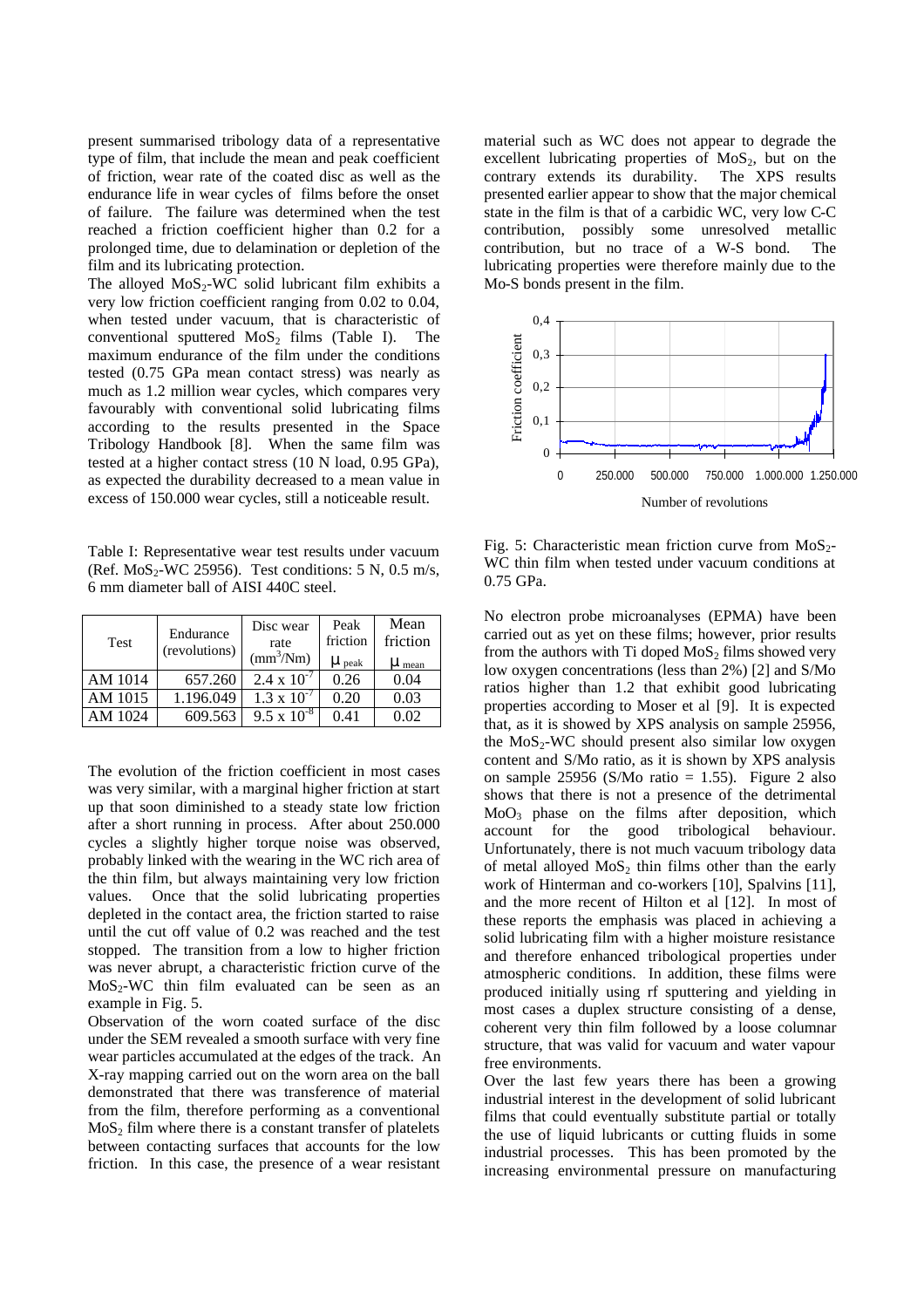processes. One of the coating systems that has been investigated has also been  $MoS<sub>2</sub>$ , but new advances in magnetron sputtering technology have allowed to produce coatings that alloyed with a variety of metals present a lower sensitivity to high moisture contents in the working environment. One of the groups that has been more actively working in the development of such films is that of D.G. Teer and co-workers [1]. This group has deposited non multiplayer  $MoS<sub>2</sub>$  films alloyed with different Ti contents and also with Cr, W and Zr, showing that harder and more wear resistant coatings can be obtained when tested under atmospheric conditions. Unfortunately the data obtained is not correlated with vacuum tribology data to evaluate how adequate are these coatings for application in solid lubricated space mechanisms.

The present authors in a recent publication [2] showed that Ti alloyed  $MoS<sub>2</sub>$  films presented a relatively low and stable friction coefficient of about 0.07 - 0.1 when tested under atmospheric conditions and relative humidity below 50-60 %. Higher relative humidity conditions led to degradation in the performance of these films, raising the friction coefficient up to values of 0.2 to 0.6.

In this work, the motivation has been to achieve a  $MoS<sub>2</sub>$ film that not only had excellent vacuum tribology response, with low friction and increased durability, but also good resistance to moisture conditions to ease ground qualification testing of solid lubricated space mechanisms.

Vacuum tribology of  $MoS<sub>2</sub> - WC$  has been presented above, the tribological results from these films under atmospheric conditions are summarized in Table II and Fig. 6. Tests at higher moisture levels will also be conducted by the authors.

Table II: Representative wear test results under atmospheric conditions (Ref.  $MoS_2-WC$  25956). Test conditions: 5 N, 0.5 m/s, 6 mm diameter ball of AISI 440C steel, 40 to 60 % RH

| Test   | Endurance<br>(revolutions) | Disc wear<br>rate<br>$\text{(mm}^3/\text{Nm})$ | Peak<br>friction<br>$\mu$ peak | Mean<br>friction<br>$\mu$ mean |
|--------|----------------------------|------------------------------------------------|--------------------------------|--------------------------------|
| 40% RH | 322.169                    | $3.1 \times 10^{-7}$                           | 0.15                           | 0.07                           |
| 50% RH | 238.541                    | $4.7 \times 10^{-7}$                           | 0.12                           | 0.09                           |
| 60% RH | 447.622                    | $1.3 \times 10^{-4}$                           | 0.19                           | 0.15                           |

The results of the wear tests performed under atmospheric conditions can be considered as very promising. The results appear to be better than those obtained by Matsumoto et al [13] when testing pure  $MoS<sub>2</sub>$  under different humidity conditions. However, no direct comparison can be done with those results of Renevier et al [1], since the testing conditions were very different.

Comparing these results with the vacuum tribology data from Table I and Fig. 5, the endurance levels obtained up to 60% RH can be regarded as very good. The average friction coefficient increases from 0.07 to 0.15 with increasing humidity from 40 to 60%, but the high endurance and the low disc wear rate seem to indicate that ground testing could be done with these films without risk in subsequent vacuum performance of a mechanism.

Figure 5 shows a characteristic plot of the variation of the average friction coefficient of a  $MoS_2-WC$  film as a function of the number of revolutions, when testing at 50% RH. The results can be regarded as similar to those obtained by other workers when alloying with other elements [1], but with a better frictional behaviour when compared to films without alloying elements [14], although in the latter case the films evaluated had a remarkable low sulphur content.



Fig. 6: Characteristic friction curve from  $MoS<sub>2</sub>-WC$  thin film when tested under atmospheric conditions, 50% RH.

## **CONCLUSIONS**

The following summarised conclusions can be drawn:

- $MoS<sub>2</sub>-WC$  thin films have been deposited by means of magnetron sputtering which have good tribological properties, both under vacuum and at different humidity levels.
- Vacuum tribology of these films shows that the endurance at 0.75 GPa can be as high as 1.2 million wear cycles, which is significantly higher than the values obtained from unalloyed, conventional  $MoS<sub>2</sub>$ thin solid films. The extended endurance life of the films is not achieved at the expense of a low friction, the films exhibit a steady state friction coefficient from 0.02 to 0.04.